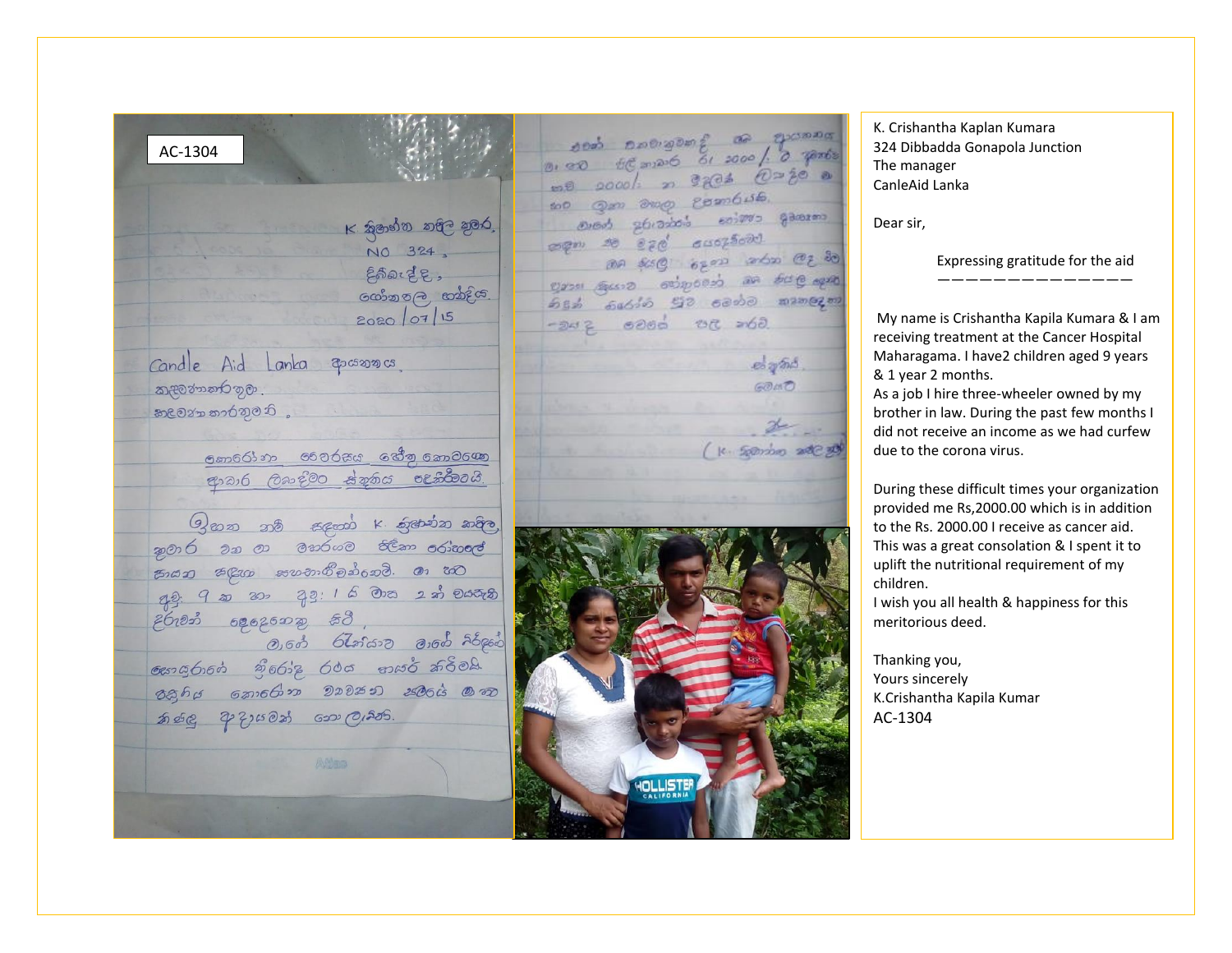AC 1327 (6068 8088)  $118/11$  වාත්තලව, කුඹුගන්නාව  $16.07.8080$ 

හිමිකා රෝගී අංශ ලබාන නිළබාරිතුමා

 $\omega$ 

හැන්ඔළුීෂබ් ලංකා ආාගනන සෝන් රිරිනමන ලුළුවී  $42006$  for added.

පුංරි. ඔබලිව් මාගතා මහත්ති පත ගායේ නමුලේ නොරතුරු මෙමේ ය මහජන ආබාර වගගෙන් රුජියල් 950.00ක මුදුලක් ස්වාමිගාව දු, ගෝහි eden mean abord 450.0000 geode, good ocon. for so  $\widehat{B}$ වන තමනක් අනුහල ඇත. ලබාගෙන් ද, ආදායනෙක් නොමැත.

லைவீ தலகவீ தேவைவது வையில் வேண் அத்திக்கு து, லகி.  $0000$ 

වානා

AC 1327 Sanjalee Omanthi 116/1A Mathgamuwa, kadugannawa

The officer in charge cancer section

Dear Sir,

Monetary aid provided by Candle Aid Lanka

————————————————————

I am R.W. Vasana Vasanthi & details of my family are as follows. There are 4 members in our family. My husband is unable to work as his leg is damaged. We received Rs, 950.00 as benefits & my sick child receives Rs.450.00 We only own the house that we live in but the land does not generate an income.

My elder son is studying in grade 5 & the younger son is in grade 3. Your organization gave us Rs. 2000.00 for April, May ,June during curfew for Coronavirus. Later an additional Rs. 2000.00 was given. I thank you for all the support given by you.

Yours sincerely Vasana

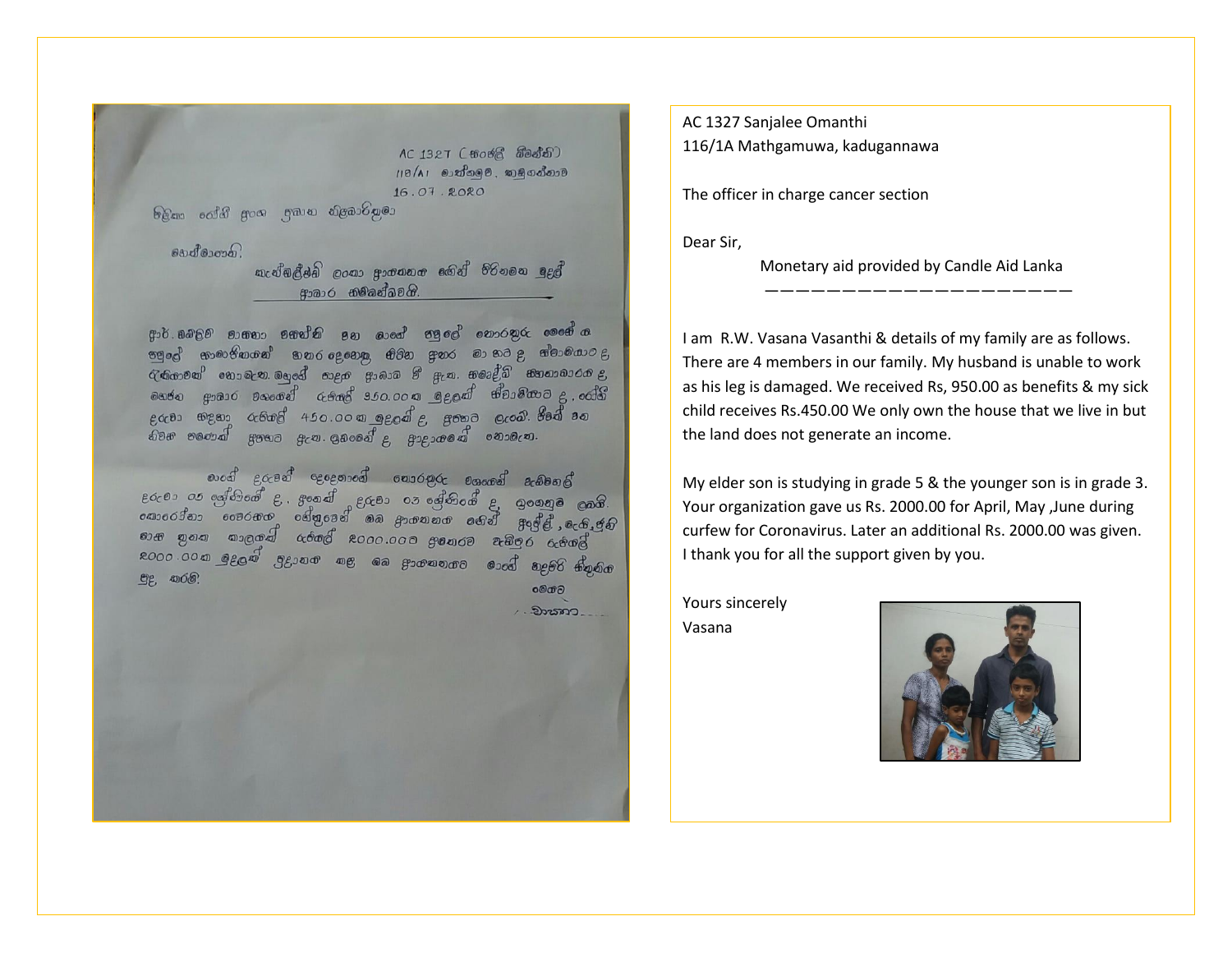E M anomobiles. விது எல்லி. **යිටිගම .**  $60,88,90$  $2020.05.01$ 



கும் இத்தி கொடுமலைக்,  $21/4$ බර්බරන්න මාමග-6. உலகும். බොර්ථම

> <u>මෙත මිසින් ලින ලින් මුලිගමය ලි.කර්යට</u> ස්ඉනි කිරීම සඳිනා

නිතමන් බහුන්බයා6නාන්.

ලිවෙලි ලමු lenes enodesseders esast Bearing ගො ජනමුන් මොකෙනු  $6.50$ കരി  $369 (22)$ <u>ලැලියෙිලය</u>  $\frac{1}{2}$ **ප**ල්ලම කරමි. මා මුහි දිංශකාරායින පතෙනේ නිසිදි **oens** ඉහළ හසාරන මහගමන් සිටින පිලයනු ලේසර මහාමාදිා  $e$ රුලි ගන්නා පුහුගු ලේසන් යන මිසින් කරන ලද මවත් නි  $955.$ මේ ඉරමය  $f|_{\mathcal{O}}$  $201000085$ தலை வெடு වෙන් මොරහානක ගත මිසින් ago cedce cont control deal து குடு தொ Googo coco <u>මා ගෙහෙයෙක් නැත. සැලෑමින් තමන් ලොබුන්</u> oreled a godes බගට ශක්තිය කෙරත විර කීමාය (ලාමුමායි ෪෨෯ඁ

ස්ගනයි. 6040

E M Karunaratne - AFS/672 Puwakmote Yatagama Rambukkana 01/05/2020 CandleAid Lanka No.21/4 Dharmaratne Mawatha Rawathawatte Moratuwa Dear Sir,



## THANK YOU FOR THE FINANCIAL HELP GRANTED

Many thanks for the financial help extended by you during the past. Being visually handicapped, and with no other help, your kind gesture provided great help. In addition to being a visually handicapped person, I am also a father of girl who is studying for Advance Level exam. Looking after my old mother is part of my obligations too.

Making things worse, the mother of my child has left us. In this pathetic state I have no words to express my gratitude to you for your generous help.

Wish you receive all blessings to continue your great services in the future as well.

Your sincerely

E M Karunaratne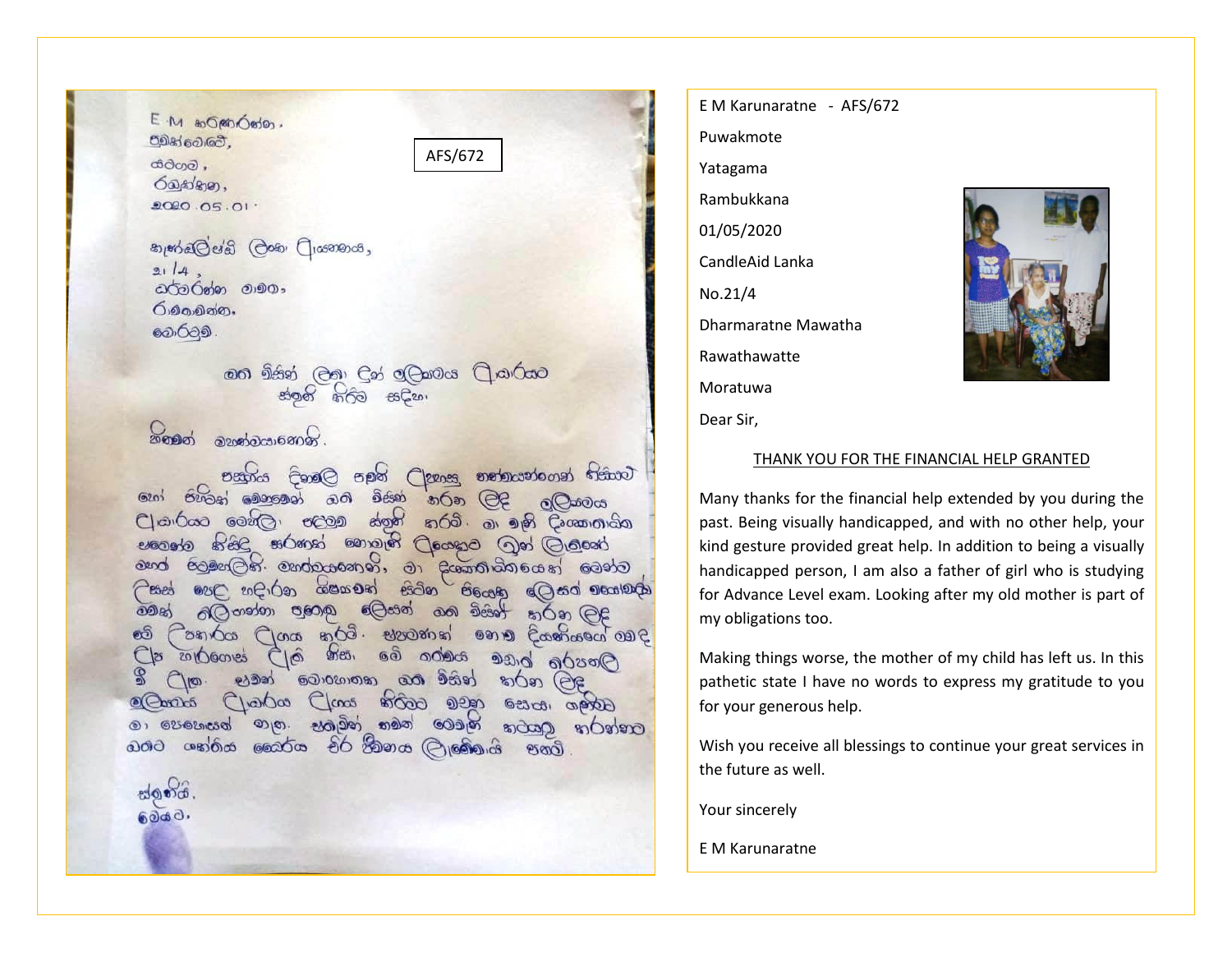$No E 2942$  $16.889 0000$  $R$ හරහා , කිරිමැවිමුල්ල,  $c$  to be been  $2020 06.30$  $m$ ත්වුම් ඒ.මී ලංකට ආයතනය රාබහා බහෝන. ෛර්ඨව mor deradas .<br>අවස්ථානක විශේෂ ලුදුල් තිහංගාගයක් ලබා දීමට කදයුතු කඳ<br>ඔබ ලෙම දෙනාටම - බෙහමින්ම ඒකුකිසන්ක මෙමි, ඒ අතරම මෙය බෞදුස් .<br>"මෙම සහ මගේ සකෝදරයා ලබ සියා දෙකුළු සැම දෙහට... බුහා අගේ*න* මූ... අනුෂ්ථානක මෙනක් <sub>උපකාට</sub>රයක් කළ ඔබතුමාව බෙහෙමින්ම මිතුතිය පුදු ක6මි. ඔබව දීර්ඝායු 6වාට මීන ඔබේ ළමකාරය ලදුනු දිරුවා.. ැමළ ජයම්පති.

I.G.Duminda Jayampathy, Thisarana,Kifimatimulla, Telijjawila E-2942

Candle Aid Lanka Rawatawatta Moratuwa

Dear sir,

We wish to express our gratitude for coming to our assistance t during the recent troubled times and for the monetary support.

Dear Capt. Elmo Jayawardena,

I wish to thank you specially for assisting us when parents, my brother L were helpless.

May god bless you ,

Yours sincerely Duminda Jayampathy